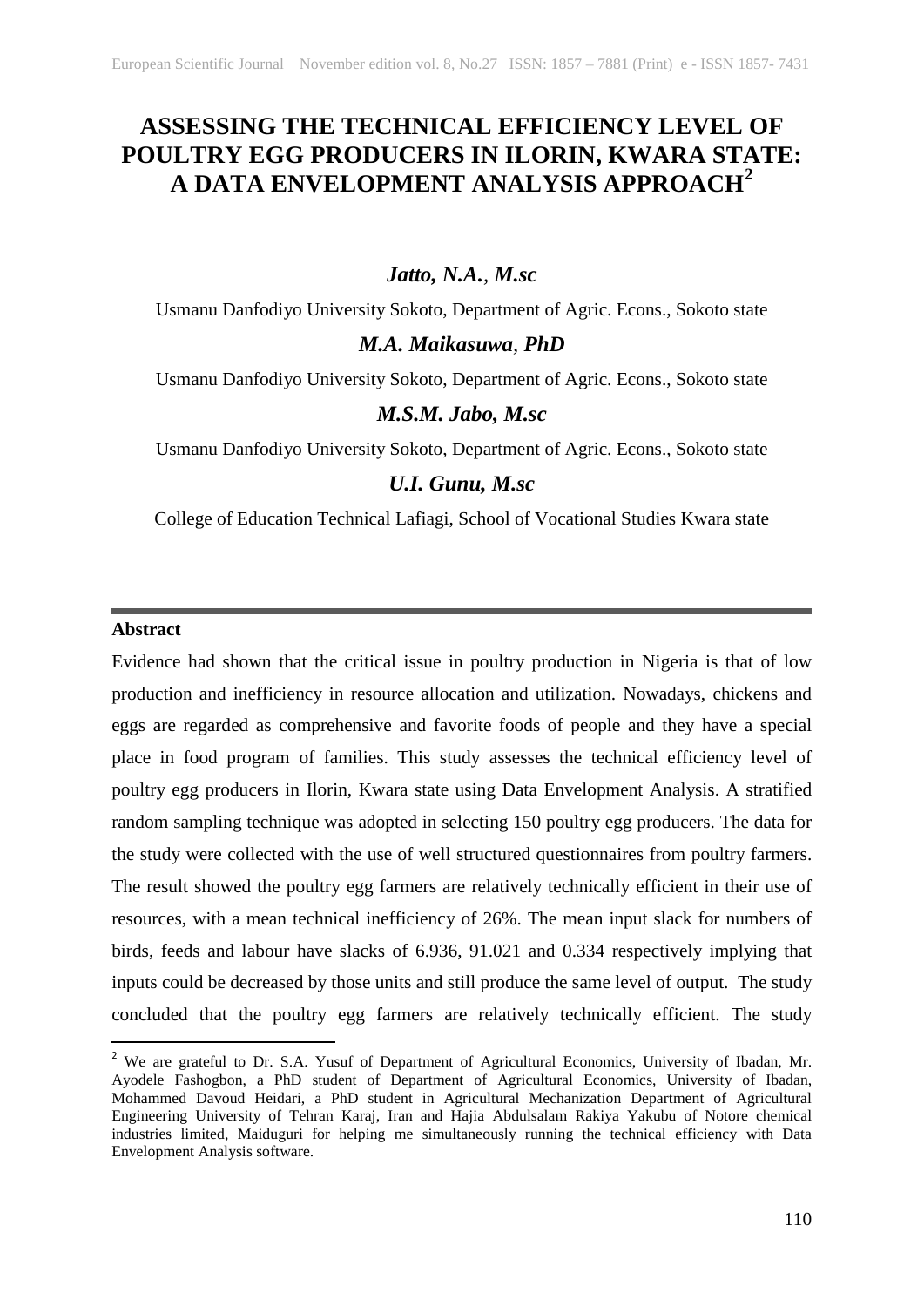recommend that reducing excess amount of inputs on one hand and raising output on the other hand, efficiency level can be improved and farmers could benefit economically.

**Keywords :** Technical efficiency, Poultry egg producers , Data Envelopment Analysis

## **Introduction**

Measurement of the efficiency of agricultural production is an important issue in developing countries. A measure of producer's performance is often useful for policy purposes, and the concept of economic efficiency provides a theoretical basis for such a measure (Russel and Young, 1983). Poultry is a sub-sector in the livestock industry constituting a major component in agriculture of developing countries such as Nigeria. According to Ali (2002) Nigeria poultry production is expanding but is not keeping pace with rapidly increasing domestic consumption requirements. Yet, poultry product provides direct cash and other sources of livelihood for many inhabitants and source of organic manure (Oyedipe, 2000).

However, given the fact that Nigeria is faced with great challenge as far as the inadequacy of livestock sub sector is concerned. Poultry has still been described as the fastest means of bridging the protein deficiency gap in the country as the products (meat and egg) are recognized as the richest natural sources of essential nutrients for man (Akinwumi *et al*., 1979). The main challenge of modern agriculture in Nigeria is to increase the amount and efficiency of food production in order to meet the food need of the population which continues to increase rapidly. The term technical efficiency of a farm is its ability to produce the largest possible quantity of output from a given set of inputs. The modern theory of efficiency dates back to the work of Farrell (1957), who proposed that the efficiency of a farm consist of technical and allocative efficiencies: the two components combine to give a measure of economic efficiency.

Changes in government policies occasioned by a general economic recession have been identified as among the serious challenges facing the poultry industry. This has caused an astronomical increase in the cost of production especially the cost of feeds, day old chicks, drugs and other sundries. The high costs of these inputs often result to loss and sometimes make farmers to abandon the enterprise; this is what is happening in Ilorin.

In most situation, measures adopted by both the government and farmers to improve the situation are geared towards reimbursing the input supplies which are mainly targeted to production increase neglecting the productivity aspect of the enterprise. However, in line with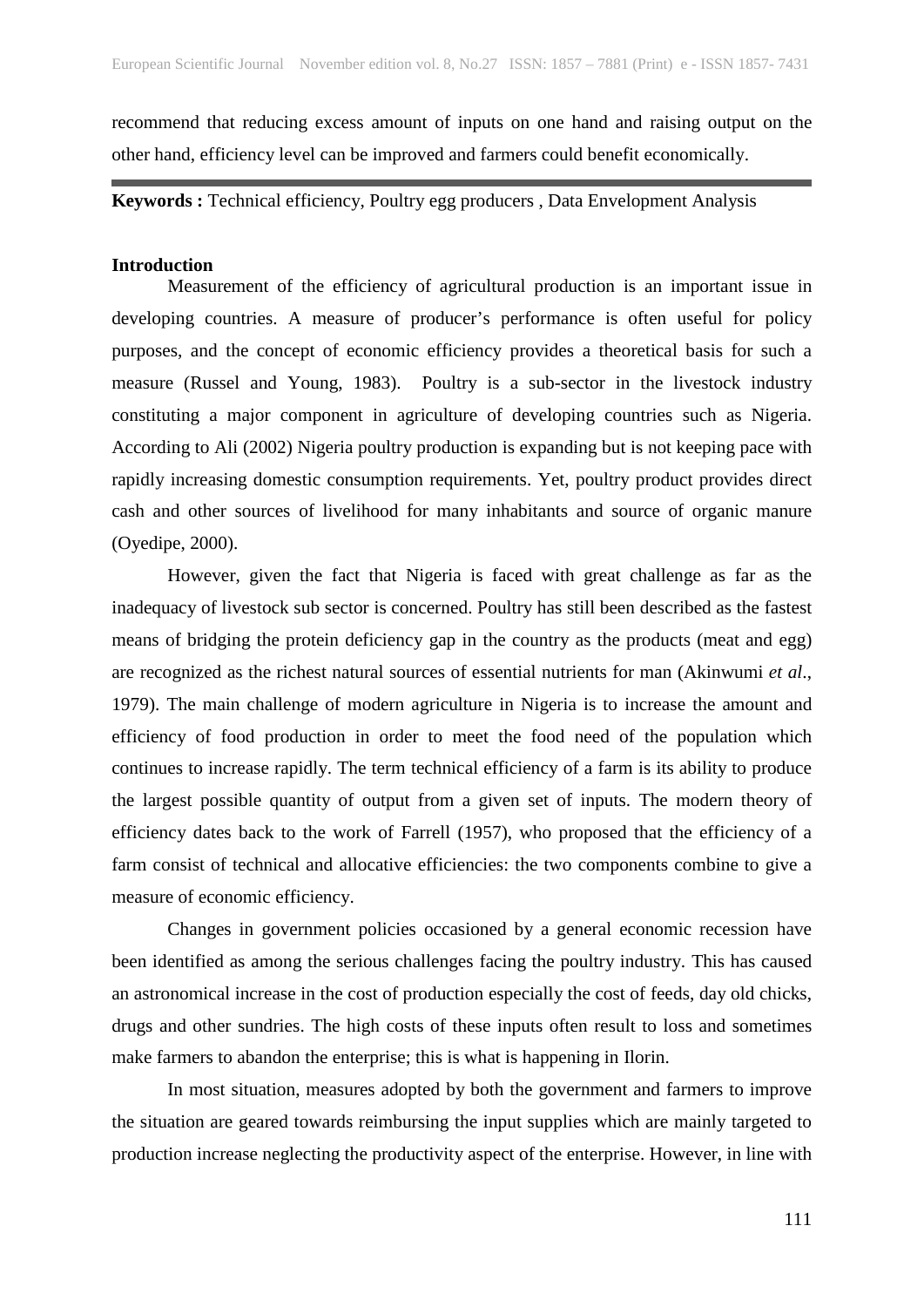Onyenweaku and Effiong (2006) and Ashagidigbi *et al*., (2011), one of the major problems of poultry production in Nigeria is that of low productivity and inefficiency in resource allocation and utilization. Improvement of efficiency and fulfillment can be as one of the most effective methods to realize production development. From the available literature, studies have been carried out on technical efficiency of farmers in Nigeria setting. Such studies includes Binuomote *et al.,* (2008), Ojo (2003), Adepoju (2008), Ajibefun and Abdulkadiri (1999), Adesina and Djato (1997), Ajibefun *et al.,* (2002), Ashagidigbi *et al.,* (2011) and Yusuf and Malomo (2007). Nevertheless all these focus on technical efficiency but Alabi and Aruna (2006) also mentioned that little is known about the level of technical efficiency of Nigeria poultry industry in general. Technical efficiency determination could bridge this gap by helping poultry farmers to raise productivity without increasing resource base. Within this framework; this study aims to examine the technical efficiency of poultry egg producers in Ilorin, kwara state. it is anticipated that this study will contribute uniquely to available literature on empirical measurement of technical efficiency. Moreso, it will further help poultry farmers to identify factors at the farm level that affect poultry egg farmer's technical efficiency by determining the opportunity for increasing farm output. It will assist policy makers in formulating appropriate policies in poultry production as well as providing necessary information to intending poultry egg farmers.

#### **Methodology**

The study was carried out in Ilorin, the capital city of Kwara state. Ilorin city consist of three local Government areas namely: Ilorin west, Ilorin south and Ilorin east. Kwara state was created on the  $27<sup>th</sup>$  may, 1967 as one of the 12 states that replaced the former four regional structures of the country. Ilorin had an estimated population of about 847,582 people as of 2006 (NPC, 2007). Ilorin is located on latitude  $8^{\circ}$  30' N and longitude  $4^{\circ}$  35'E. It is situated in the middle belt zone of Nigeria and occupies an area of about 150km<sup>2</sup> (Ajibade *et al.,* 2005).

The study area was divided into three: Ilorin south, Ilorin east and Ilorin west, chosen based on predominance of registered poultry farmers as contained in the information from poultry association of Nigeria (PAN), Kwara State chapter. These three divisions have the highest percentage share of poultry farmers in the state. A stratified random sampling technique was adopted in selecting 50 poultry egg from each division to make a total sample size of 150 respondents. The Data was obtained through a structured questionnaire and administered to the sampled farmers. Secondary information was obtained from journals, previous work and textbook.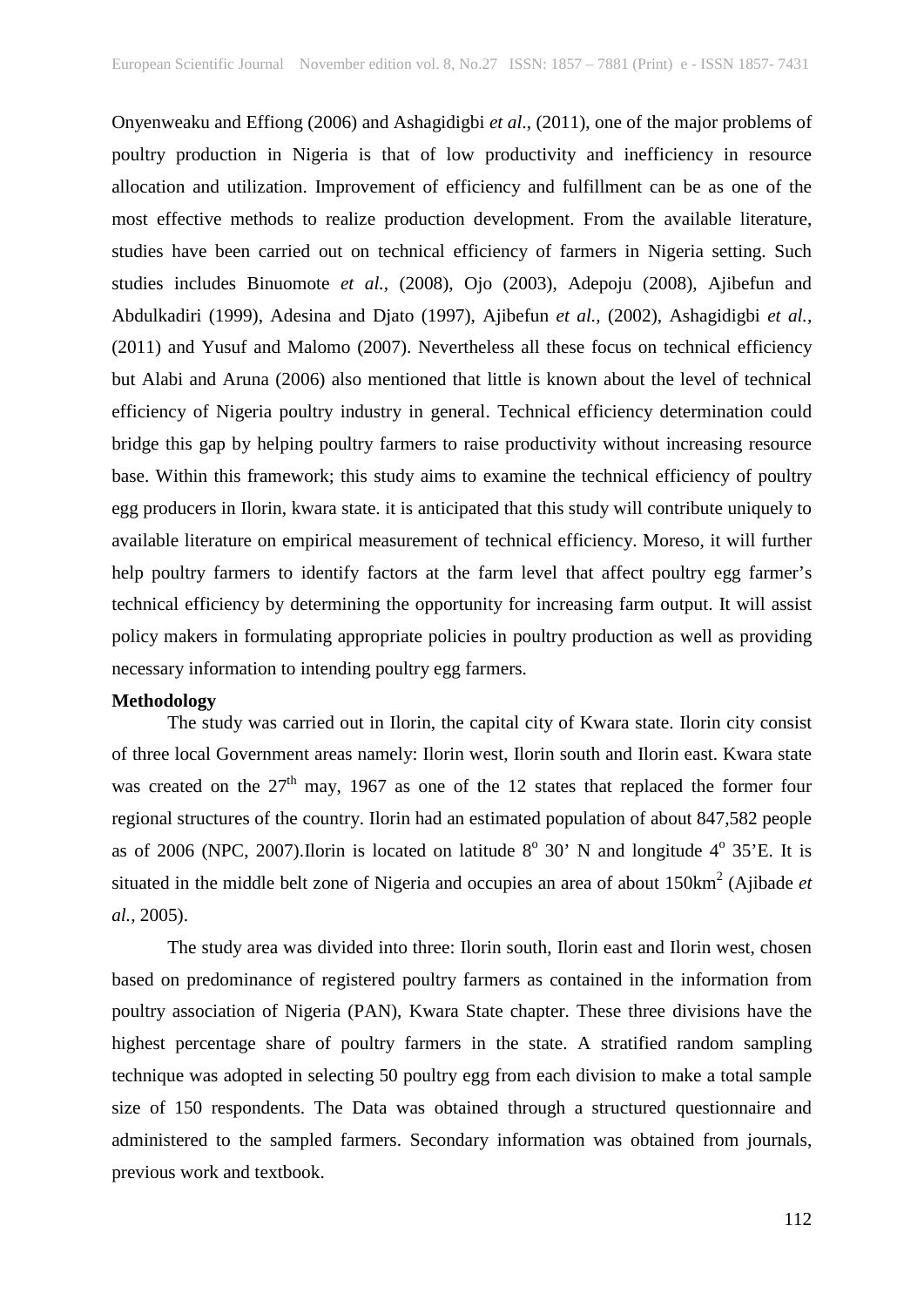Data envelopment analysis is a nonparametric method of measuring efficiency of decision making unit. Farrell (1957) formulated a linear programming model to measure technical efficiency of a firm with reference to benchmark technology characterized by constant returns to scale. This efficiency measures corresponds to the coefficient of resource utilization defined by Debreu (1951). Charnes *et al*. (1978) introduced the method of data envelopment analysis (DEA) to address the problem of efficiency measurement for decision making units (DMU) with multiple inputs and multiple outputs in the absence of market prices. They coined the phrase decision making units in order to include non-market agencies like schools, hospitals and courts, which produces identifiable and measurable input but lack market price of output and inputs.

This approach is based work of Farrell (1957) and Fare (1994) has since been improved upon and extended by Battesse (1992) and Coelli (1996). Charnes *et al.* (1978) developed the fractional linear programming method of DEA. In Nigeria, Yusuf and Malomo (2007) in use of non parametric frontier production function on technical efficiency of poultry egg production in Ogun state that majority of farmers are relatively efficient. For this study output oriented DEA as designed by Coelli (1996) will be used to determine how much input mix the farmers would have to change to achieve the output level hat coincides with the best practice frontier. Technical efficiency will be measured as follows:

$$
\text{Max TE} = \frac{\sum_{r=1}^{s} \alpha_r y_{ro}}{\sum_{r=1}^{m} \beta_i x_{io}}
$$
\n
$$
\text{subject to } \frac{\sum_{r=1}^{s} \alpha_r y_{rj}}{\sum_{r=1}^{m} \beta_i x_{ij}} \le 1, j = 1, \dots n
$$

 $r = 1...$  s;  $i = 1...$  m.

α, β are variables to be estimated and  $x_{ij}$  and  $y_{ij}$  respectively are the quantities of the i<sup>th</sup> input and  $r<sup>th</sup>$  output of the  $j<sup>th</sup>$  farm. As the ratio is maximized it would be constrained to be no greater than one.

Thus, if TE equals one, then it is perfectly efficient.

Inputs = layer birds (numbers); Feed (kg), Labour (man/days).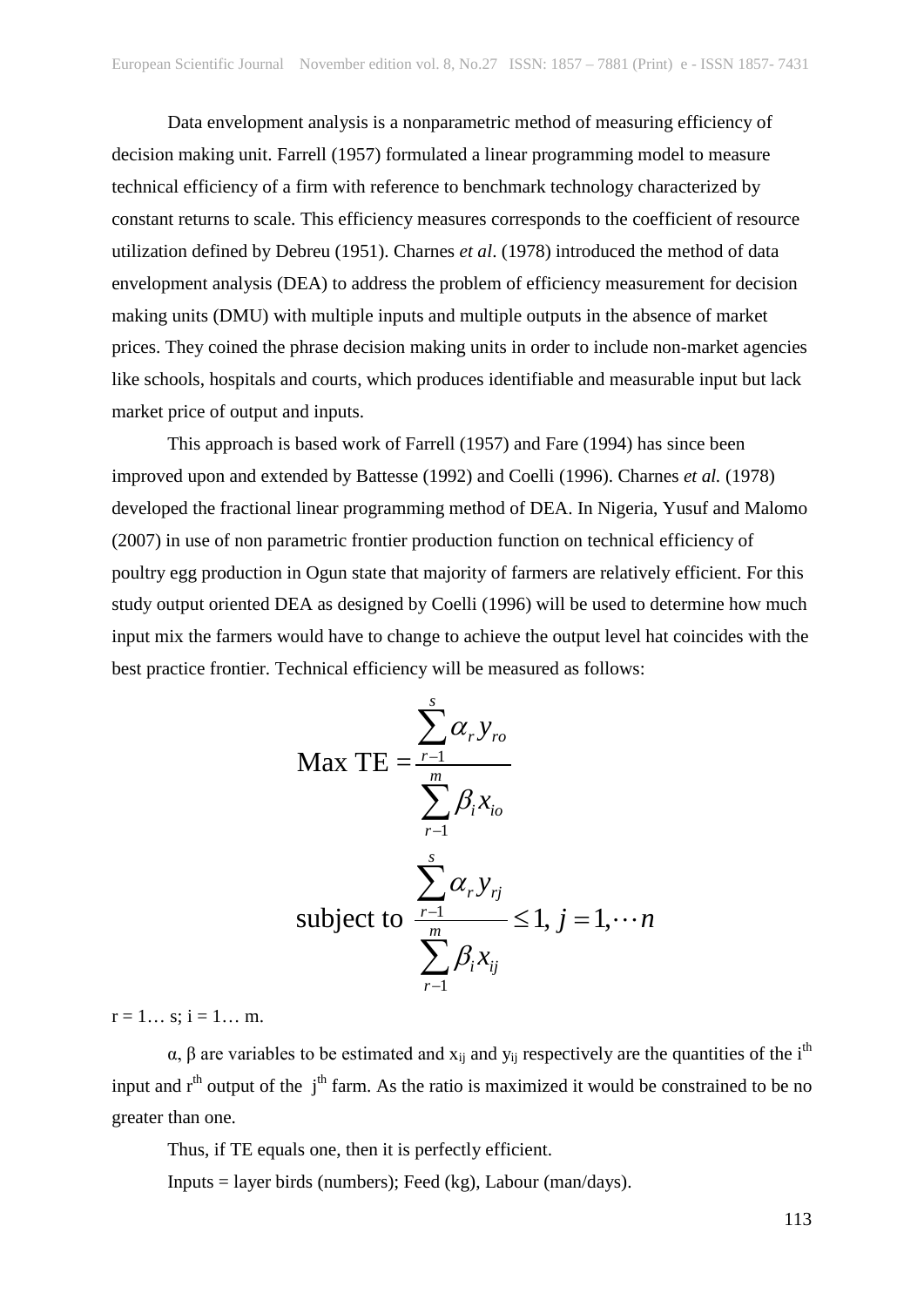$Output = eggs$  (crates)

 $Firm = 1...n$ 

#### **Result And Discussion**

The distribution of technical efficiency score among the farm is presented in Table 1. The Table showed that 32.67% of the farmers are operating within the efficiency score of 0.901-1.0, 18.67% are within the efficiency score of 0.501-6.0, 22% within the efficiency score of 0.801-9.0 and 18% are within the efficiency score of 0.701-8.0. The mean efficiency score is 0.74. The maximum and mode of the technical efficiency is 1. The median efficiency is 0.78 while the minimum technical efficiency score is 0.337.

| <b>Efficiency interval</b> | <b>Farm frequency</b> | Percentage |
|----------------------------|-----------------------|------------|
| $0.301 - 0.4$              | 10                    | 6.67       |
| $0.401 - 0.5$              | 9                     | 6.00       |
| $0.501 - 0.6$              | 28                    | 18.67      |
| $0.601 - 0.7$              | 14                    | 9.33       |
| $0.701 - 0.8$              | 18                    | 12.00      |
| $0.801 - 0.9$              | 22                    | 14.67      |
| $0.901 - 1.0$              | 49                    | 32.67      |
| <b>Total</b>               | 150                   | 100        |
| <b>Mean</b>                | 0.74                  |            |
| <b>Median</b>              | 0.78                  |            |
| Mode                       | 1                     |            |
| <b>Minimum</b>             | 0.337                 |            |
| <b>Maximum</b>             | 1                     |            |

Table 1: Distribution of technical efficiency

Source field survey 2012

The result shows that 32.67% of the farmers operate on a high efficiency level of 0.901-1.0. This high degree of technical efficiency suggests that very little marketable output is sacrificed to resource waste as reported by Yusuf and Malomo (2007). The implication of this is that the farmers are utilizing their resources proficiently. The overall mean technical efficiency which is 0.74 implies that on average poultry egg farmers observed output is 0.26 less than the maximum output which can be achieved from the existing level of inputs. In addition it is an indication of opportunity for improvement in efficiency which could either increase output or reduce cost of production given the present technology and operating close to the frontier. The observed efficiency (0.74) can be attributed to various factors ranging from technical production constraints, socio-economic and environmental factors. Furthermore, it has been argued by Yusuf and Malomo (2007) that non physical inputs like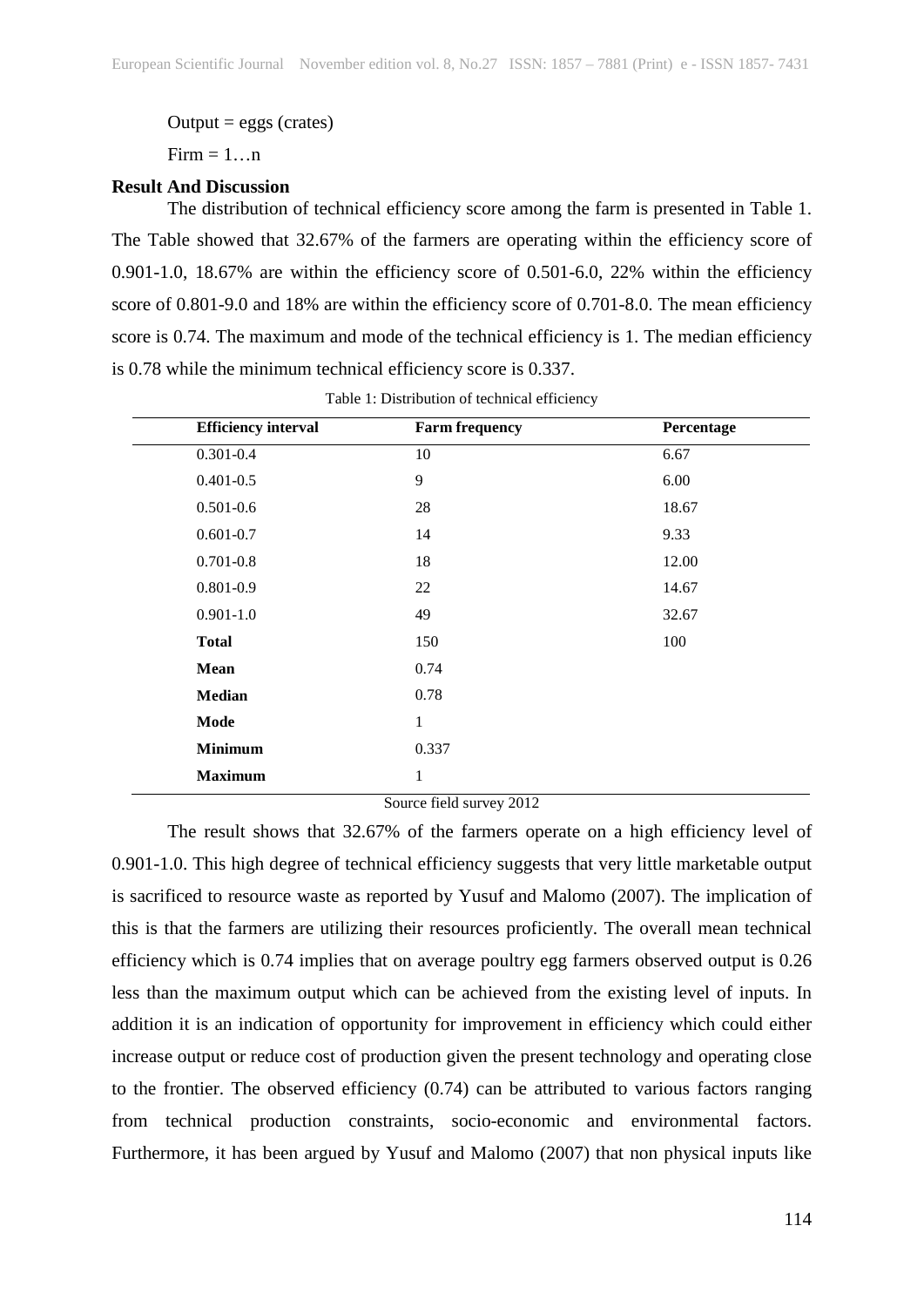experience, information asymmetry and other socioeconomic factors might influence the ability of a farmer to use the available technology efficiently and this agrees with Ojo (2003).

This outcome shows that the egg producers are relatively efficient in the study area, holding up the findings of Yusuf and Malomo (2007); Adepoju (2008); Binuomote *et al.,*  (2008); Ismat *et al.,* (2009); and Ashagidigbi *et al.,* (2011) in evaluating the technical efficiency of poultry farmers using non parametric and parametric frontier on production efficiency found that poultry farmers technical efficiency were relatively high.

Output slacks: The value for output slack is all zeros revealing that there is no slack in the output meaning they are optimized.

Input slacks: This problem arises when it is questionable as to whether a farm is on efficiency point on the frontier (Yusuf and Malomo, 2007). If one could reduce the amount of any of the input used and still produce the same output, it is known as input slack which is also referred to as input excess.

The input slacks provide an accurate indication of technical efficiency of a farm by Farrell in Data Envelopment Analysis. On the average; numbers of birds, feeds and labour have slacks of 6.936, 91.021 and 0.334 respectively. These imply that inputs could be decreased by those units and still produce the same level of output. Thus, the poultry egg farmers are said to be inefficient in input usage by the said values. From the result above, labour is more efficiently utilized than other inputs while feed is the most underutilized input. This result disagrees with Yusuf and Malomo (2007) whose result showed that feed is more efficiently utilized and labour is the most underutilized.

#### **Conclusion And Recommendations**

In the context of the result obtained, the following conclusions are made; Despite complains of poultry egg farmers on the rapid increase in price of feed ingredient. On average, the poultry egg farmers are relatively technically efficient in the study area. As evidenced from the study, the technical efficiency result showed that the poultry egg farmers operate at a relative efficiency score which indicates that they are not operating at full efficiency. The study therefore, recommends that reducing excess amount of inputs on one hand and raising output on the other hand, efficiency level can be improved and farmers could benefit economically. This could contribute to compensating high cost of production, thus improve farm revenue and generally help anticipated poultry egg farmers. The input slack which showed feed to be underutilized as among the input used and it accounts for the highest percentage of total cost of production. This study then recommends that additional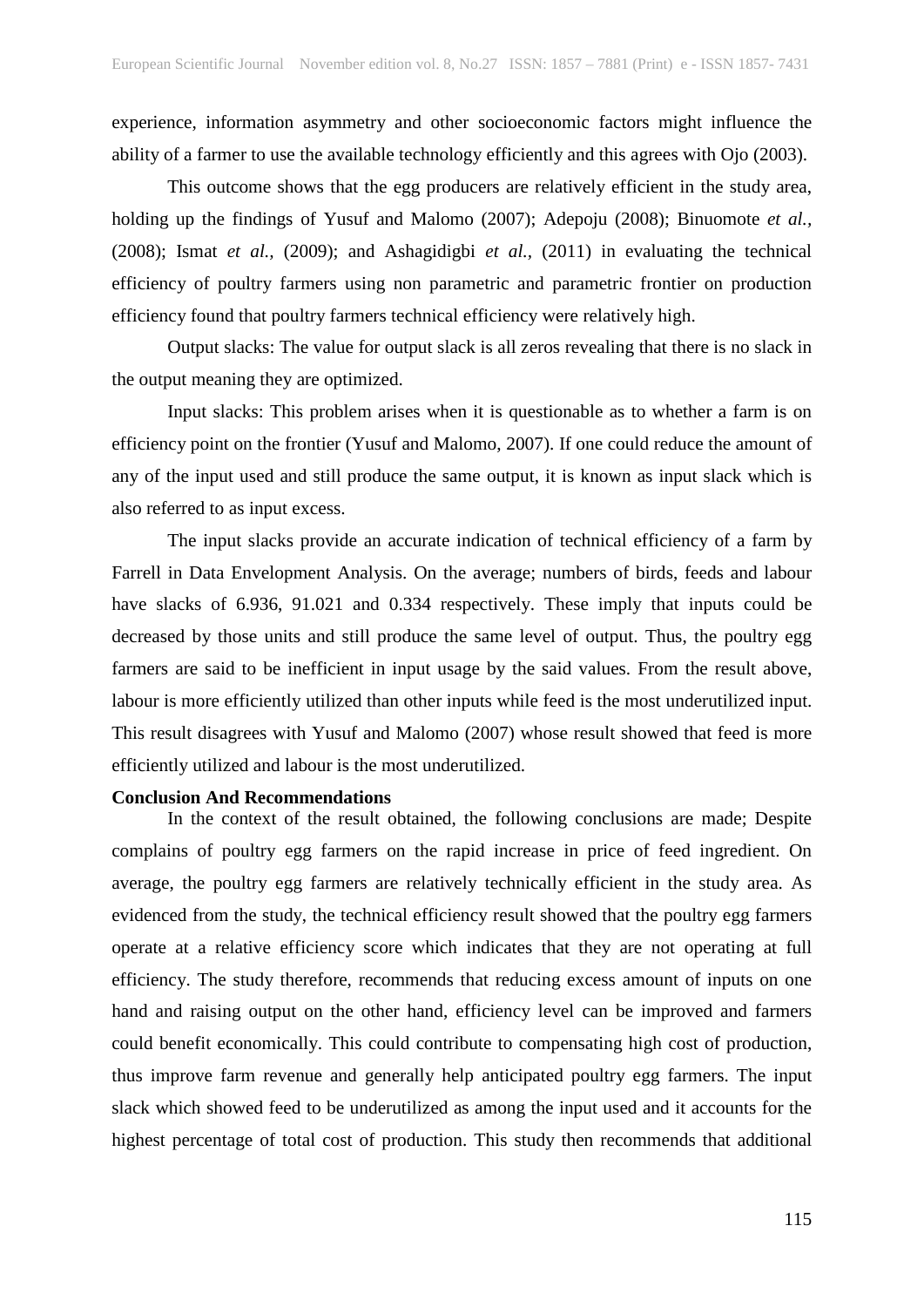units of birds should be introduced so as to address the problem of underutilization of feed so as to improved efficiency level of the farmers.

## **References :**

Adepoju, A. A. (2008).Technical efficiency of Egg Production in Osun state, *International journal of Agricultural Economics and Rural Development: (1) 7-14.*

Adesina A.A., Djato K.K. (1997).Relative Efficiency of Women as Farm Managers: Profit Function Analysis in Cote divoire, *Journal of Agric. Economics*. 16:47-53.

Ajibade, L.T., P.O. Fatoba, U.A. Raheem and B.A. Odunuga (2005).Ethnomedicine and Primary Healthcare in Ilorin, Nigeria, *Indian Journal of Traditional Knowledge*. Vol. 4(2) pp 150-158.

Ajibefun, I.A and A.O. Abdulkadiri (1999).An Investigation of Technical Inefficiency of Production of Farmers under the National Directorate of Employment in Ondo State, Nigeria, *Applied economics letter.* 6: 111-114.

Ajibefun, I.A., G.E. Battese and A.G. Daramola (2002).Determinants of Technical efficiency in Small Holder Food Crop Farming: Application of Stochastic Frontier Production function. *Journal of international Agriculture*. 41:225-240.

Akinwumi, J.A., J.A., Adegeye, A.E. Ikpi and S.O. Olayide (1979).Economic Analysis of Nigeria Poultry Industries: A report submitted to the federal livestock Department, Lagos .Pp 49-78.

Alabi, R.A. and M.B. Aruna (2006).Technical Efficiency of Family Poultry Production in Niger Delta, Nigeria, *Journal Central European Agriculture* 6(4) 531-538.

Ali, M.D. (2002).Nigeria poultry and products-poultry update. USDA, Foreign Agriculture service: GAIN report N12025.

Ashagidigbi, W.M, S.A. Sulaiman and A. Adesiyan (2011).Technical and Allocative Efficiency of Poultry Egg Producers in Nigeria, *Madwell Agricultural Journal* Vol. 6(4):124- 130.

Battesse, G. E, (1992). Frontier Production Functions and Technical Efficiency: A Survey of Empirical Applications in Agricultural Economics, *Agricultural Economics* 7 pp. 185-208. Binuomote, S.O, J.O. Ajetomobi and A.O. Ajao (2008).Technical Efficiency of Poultry Egg Producers in Oyo State of Nigeria, *International journal of poultry science* 7(12):1227-1231. Charnes, A., W. Cooper and E. Rhodes (1978).Measuring the Efficiency of Decision Making Units (DMU), *European Journal of Operations Research*. 2 (6): 429-444.